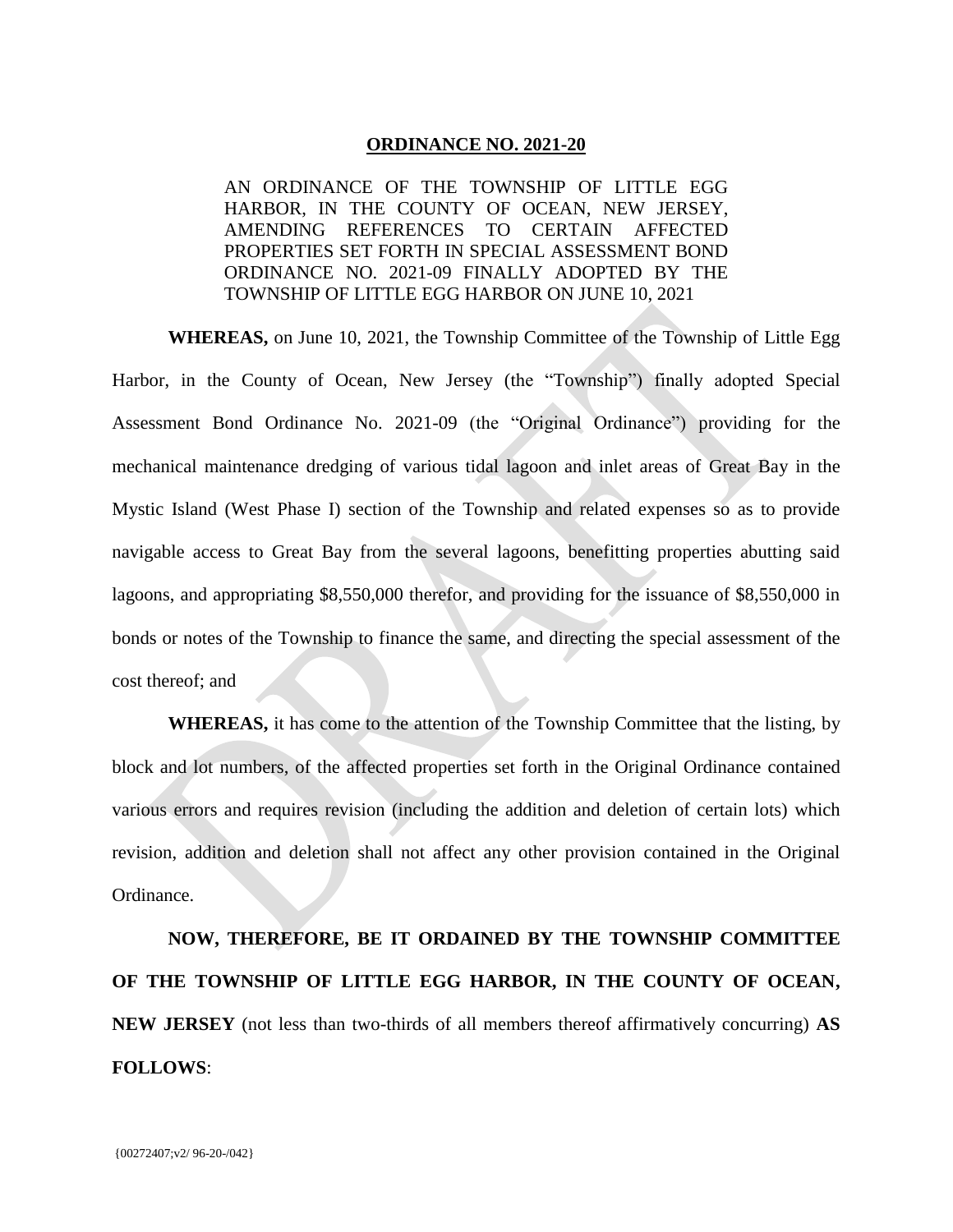Section A. (a) All references to "Block 325.99" set forth in the Original Ordinance shall now read as "Block 325.98", except for Lot 26, which is hereby deleted.

(b) Block 325.14, Lot 13 and Block 325.51, Lot 33 are hereby added to the Original Ordinance.

(c) Block 314, Lot 23 and Block 325.89, Lot 1 are hereby deleted.

(d) Notice is hereby given to the owner(s) of the following lots and parcels of real estate contained in Block 325.14, Block 325.51 and Block 325.98 and benefited by the improvement described in the Original Ordinance and affected by the improvement described in the Original Ordinance that the provisions of the Original Ordinance (including, in particular, Sections 6 and 7 thereof, the provisions of which are incorporated by reference herein) shall be applicable to:

Block 325.14 Lot 13.

Block 325.51 Lot 33.

Block 325.98 Lots 2, 3, 4, 5, 6, 7, 8, 9, 10, 11, 12, 13, 14, 15, 16, 17, 18, 19, 20, 21, 22, 23, 24, 25, 27, 28, 29, 30, 31, 32, 33, 34, 35, 36, 37, 38, 39, 40, 41, 42, 43, 44, 45, 46, 47, 48, 49, 50, 51, 52 and 53.

Section B. After passage upon first reading of this bond ordinance, the Township Clerk is hereby directed to publish the full text of the bond ordinance, together with the notice set forth below entitled: "NOTICE OF PENDING BOND ORDINANCE" (with appropriate completions, insertions and corrections), at least once in a newspaper qualified under N.J.S.A. 40A:2-19, at least ten days prior to the date set for public hearing and further consideration for final passage (which date shall be at least ten days after introduction and first reading). The Township Clerk is further directed to comply with all provisions of N.J.S.A. 40:49-2, 40:49-6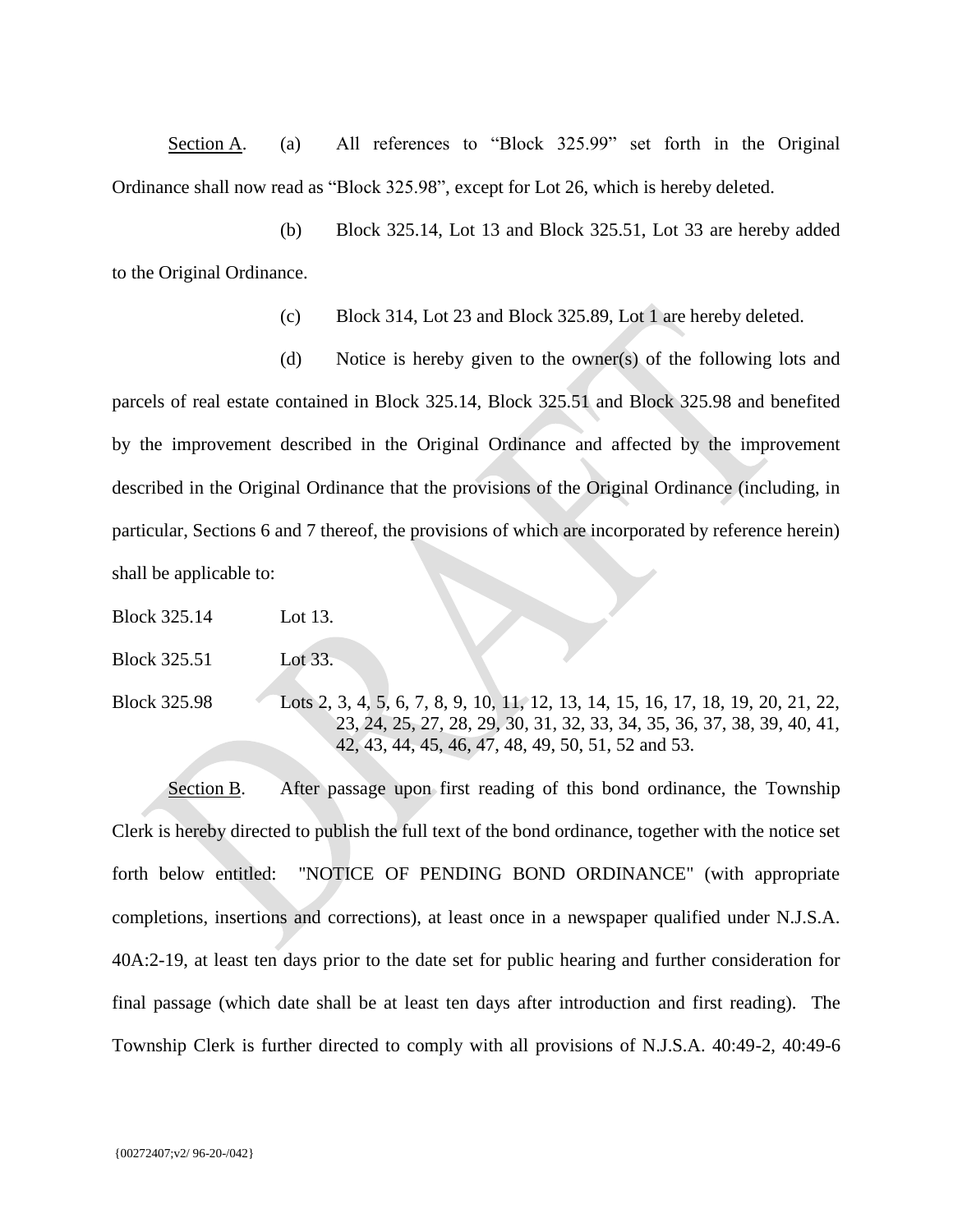and 40A:2-17(b) regarding postings, publications, mailing and the provision of copies of this bond ordinance.

Section C. After final adoption of this bond ordinance by the Township Committee, the Township Clerk is hereby directed to publish the full text of this bond ordinance, as finally adopted, together with the notice set forth below entitled: "NOTICE OF ADOPTION OF BOND ORDINANCE" (with appropriate completions, insertions and corrections), at least once in a newspaper qualified under N.J.S.A. 40A:2-19.

Section D. Except as amended hereby, all provisions of the Original Ordinance shall remain in full force and effect. To the extent that any previous ordinance or resolution is inconsistent herewith or contradictory hereto, said ordinance or resolution is hereby repealed or amended to the extent necessary to make it consistent herewith.

Section E. This bond ordinance shall take effect 20 days after the first publication thereof after final adoption, as provided by Section C hereof and the Local Bond Law.